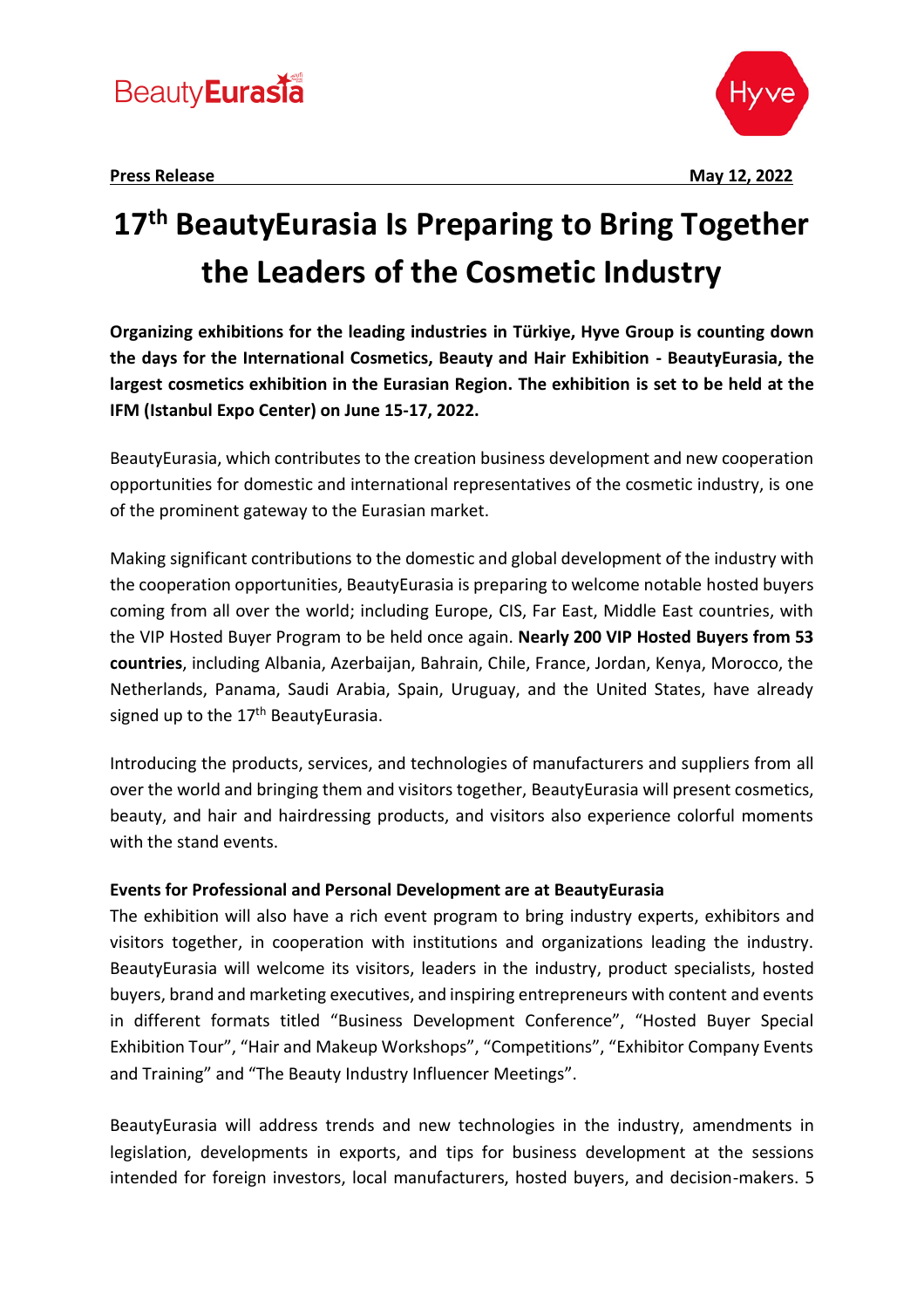## **Beauty** Eurasia



main agenda topics in the industry will be discussed in 5 different sessions with 30 expert speakers during 3 days.

By taking a short break from the intensity and crowd of the exhibition from time to time, exhibitors and visitors will also have the opportunity to follow technique and market oriented topics that will contribute to their personal and professional development.

30 local and foreign hosted buyers will visit the stands of 12 different companies, determined according to their interests on June 15-16. This exhibition tour, as a special trip, is an interactive experience that not only offers buyers the opportunity to meet participating companies before bilateral business meeting, but also consists of stand visits during which more about the products can be learned practically on-site, accompanied by an expert moderator known for their remarkable work in the industry and commercial partnerships.

While BeautyEurasia visitors are learning more about new products and test innovations in cosmetics technology, workshops and shows taking place on the stands of the exhibitors will be the center of attention.

On the last day of the exhibition, more than 200 competitors will present their designs and styles to both the jury and the audience to consider in the competitions held in cooperation with the Istanbul Chamber of Barbers and Istanbul Women's Hairdressers. Cosmetic products, as well as technical equipment and trends, will be presented to the industry in the competition which will be held in "Men's Hair Cut", "Man's Hair Styling", "Women Hair Cut", "Women's Hair Styling", "Women's Hair Bun" and "Women Make Up" categories.

The founders of the emerging brands of the industry, who made themselves known with their remarkable works and products, will tell their success stories and leadership sides to visitors and exhibitors at BeautyEurasia.

### **"Exhibitions are the Most Effective Activity to Learn Marketing and the Market"**

Expressing her opinions about the BeautyEurasia and emphasizing the importance of the exhibition in the cosmetics industry, **BeautyEurasia Event Director Filiz Mehmedova said:** "Exhibitions are the most effective activity to learn marketing and the market. On this basis, we aim to bring together different stakeholders in the industry under one roof at BeautyEurasia, and to ensure that hundreds of exhibitors and thousands of visitors are informed about new developments in the industry with its rich and precious content. Extensive research and surveys show that while our visitors want to be informed about these developments, our exhibitors also want to know the competition in the industry well and learn